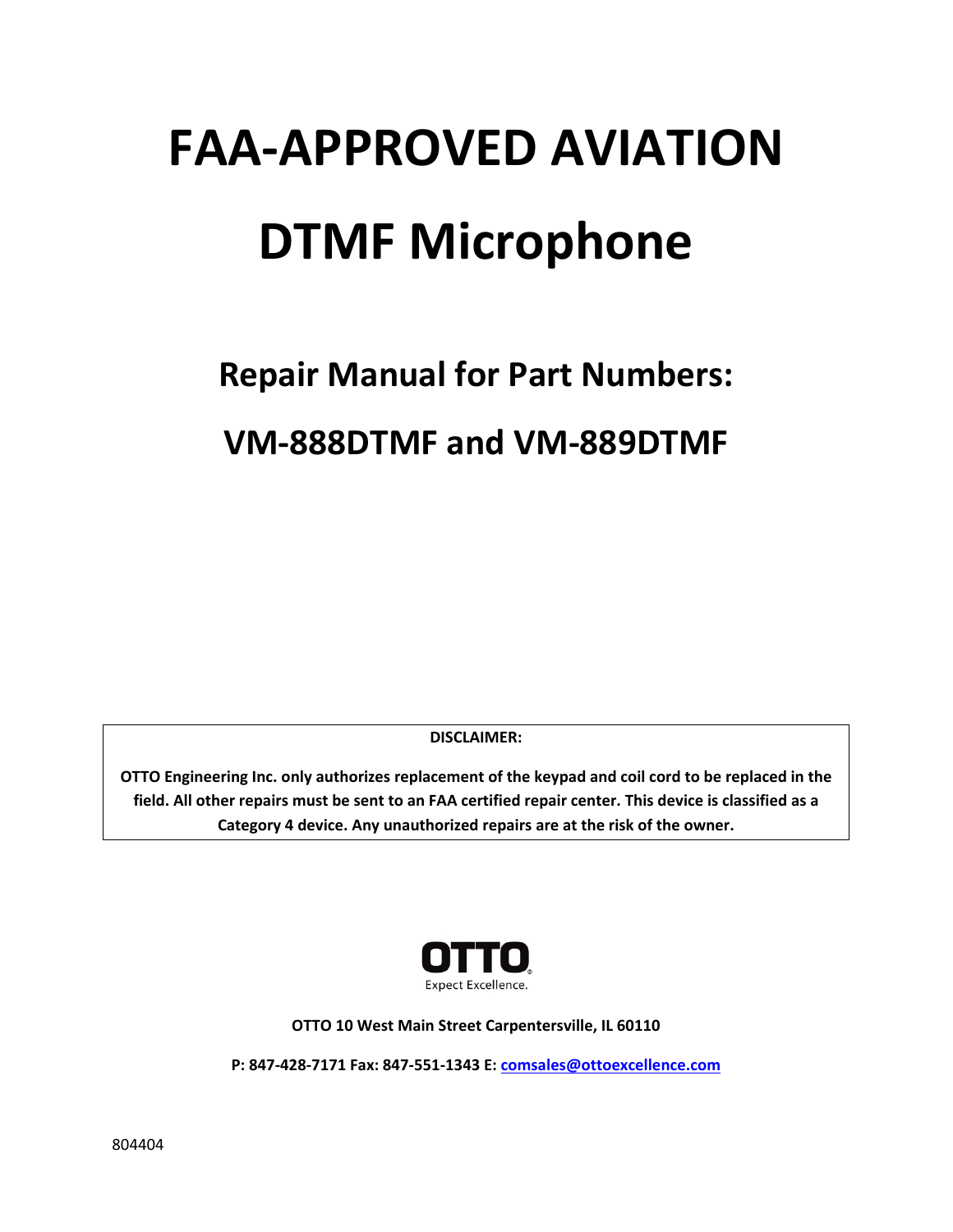## **Table of Contents:**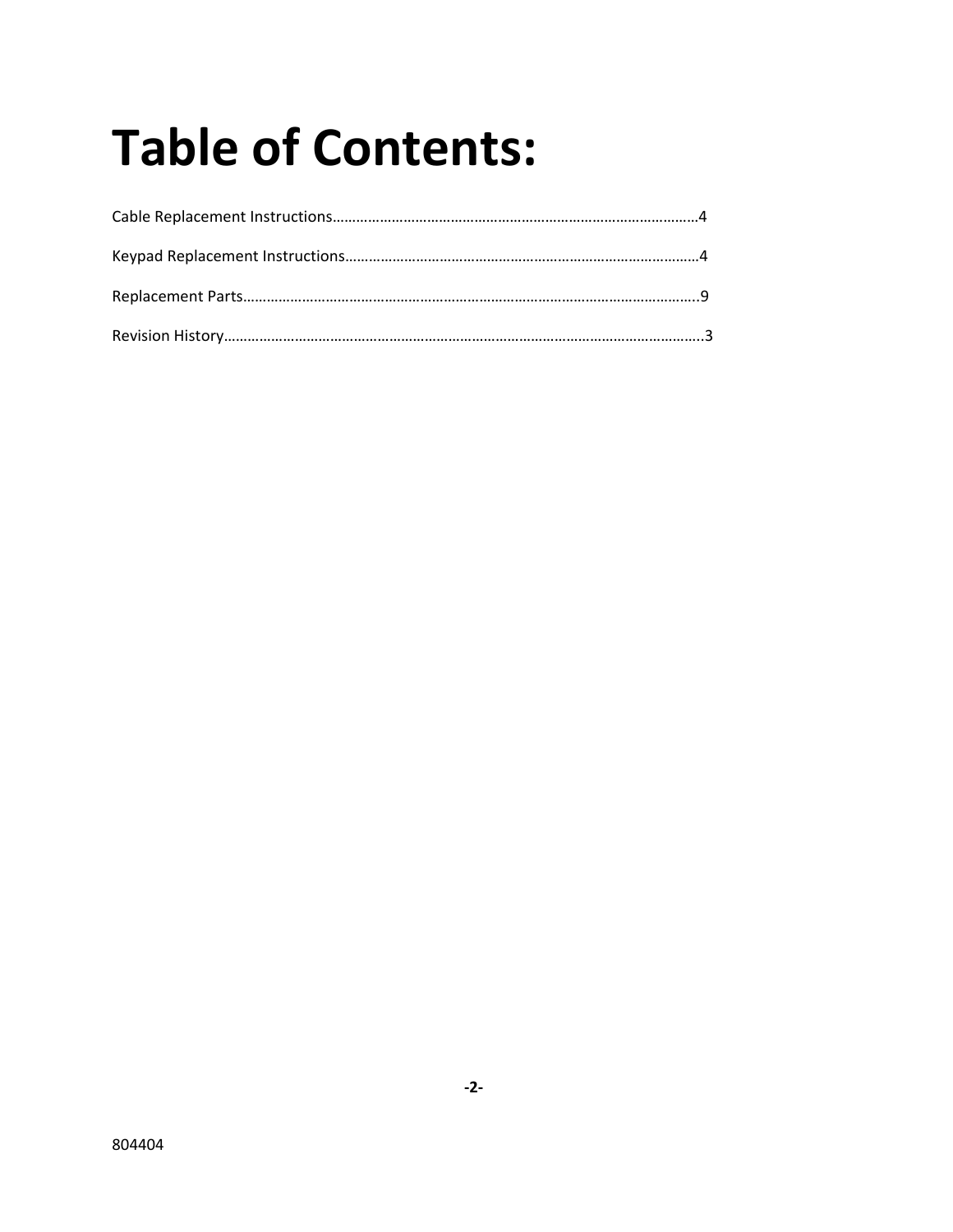## **Revision History**

| <b>Date</b>   | <b>Description of Change/Update</b> | By:            | <b>Rev Number</b> |
|---------------|-------------------------------------|----------------|-------------------|
| $3 - 9 - 09$  | <b>Repair Manual Created</b>        | Josh Lennart   | A                 |
| $1 - 12 - 15$ | Update J1 connector wiring view     | Del Heflin     | B                 |
| $6 - 05 - 15$ | Remove V3-10552, added V3-10383     | Diane Rinehart | $\mathsf{C}$      |
| 11-05-15      | Typo and Layout corrections         | Del Heflin     | D                 |
|               |                                     |                |                   |
|               |                                     |                |                   |
|               |                                     |                |                   |
|               |                                     |                |                   |
|               |                                     |                |                   |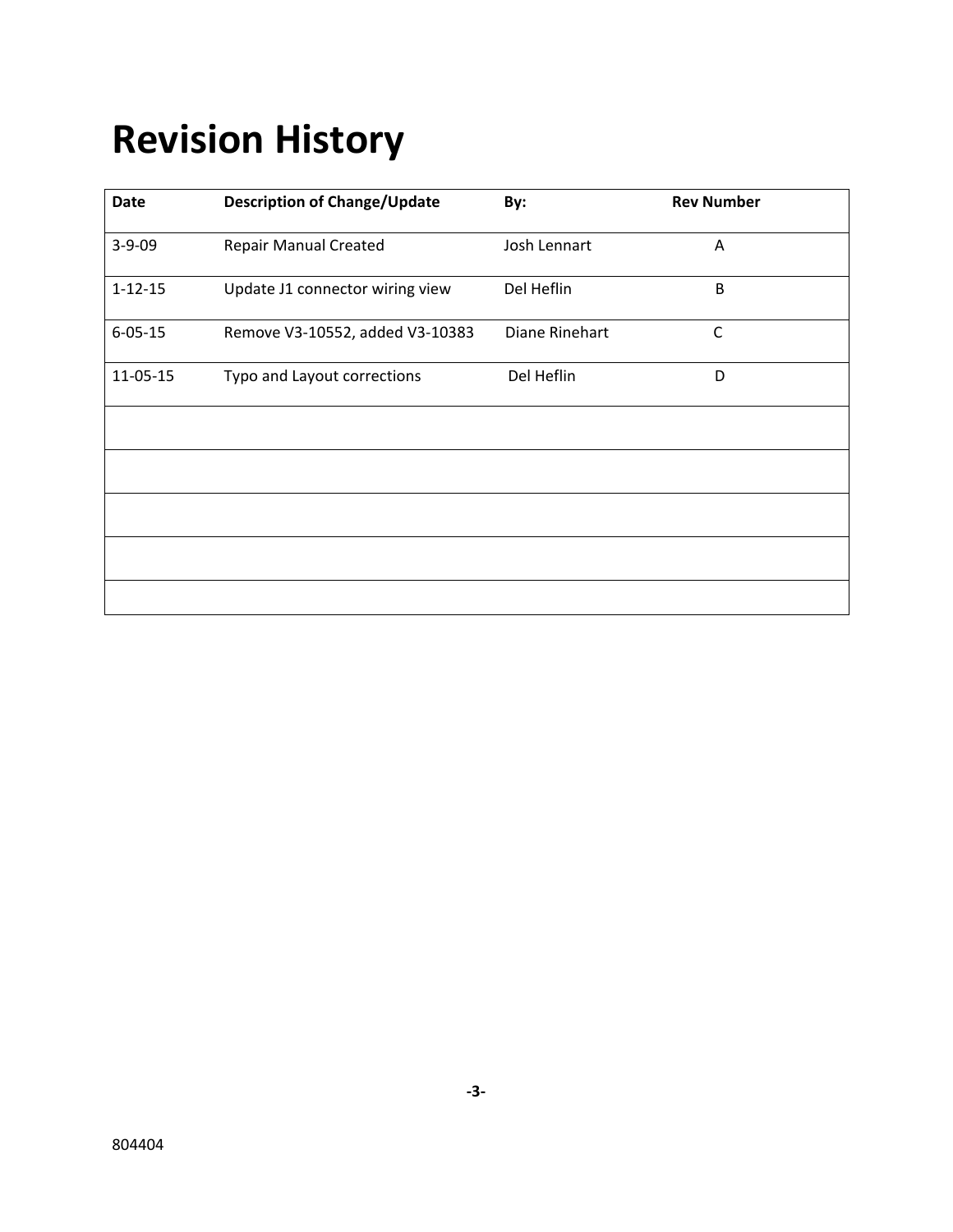### **MODIFICATIONS:**

This manual is to assist customers in the replacement of the keypad and the coiled cord. These modifications should only be done by qualified service personnel. OTTO Engineering Inc. does not guarantee the quality of the workmanship if performed by any other FAA repair station besides OTTO Engineering Inc.

#### **Cable replacement:**

- 1. Remove the four screws from the rear of the case (brass hanger may or may not be present).
- 2. Carefully start to open up the case.
- 3. See figure 1 and 2. While opening up the unit, carefully disconnect the front microphone tunnel from the rear microphone tunnel. The drawings show the order of assembly of the felt, microphone, and tunnels.
- 4. Carefully disconnect the end cable connector in PCB. Gently grab the connector from both sides and slide it out.
- 5. Insert replacement cable connector in PCB board. See figure 3 for correct
- 6. Reassemble the front and rear microphone tunnels. Ensure that the felt for each tunnel is in the proper spot. Make sure the PTT actuator lever is still in proper place.
- 7. Connect the front and rear side of the units together while tucking the two microphone wire to the front tunnel. Make sure the PTT actuator lever is still in proper place.
- 8. Replace the four screws and verify that the unit is working properly.

#### **Keypad replacement:**

- 1. Execute steps one through three of cable replacements to disassemble the speaker microphone.
- 2. Refer to figure 3. Remove the flex cable of the keypad from the PCB.
- 3. Refer to figure 4. Remove the two screws that hold the keypad in the front housing to remove keypad from unit.
- 4. Install the replacement keypad into the front housing.
- 5. Install the flex cable into the PCB. Slide flex cable into PCB and press on the two tabs to lock flex into unit.
- 6. Follow the steps six through eight about to reassemble unit. Verify that the unit is working properly after installation of replacement parts is finished.
- 7. Reconnect the microphone to the radio and verify microphone sensitivity and DTMF output.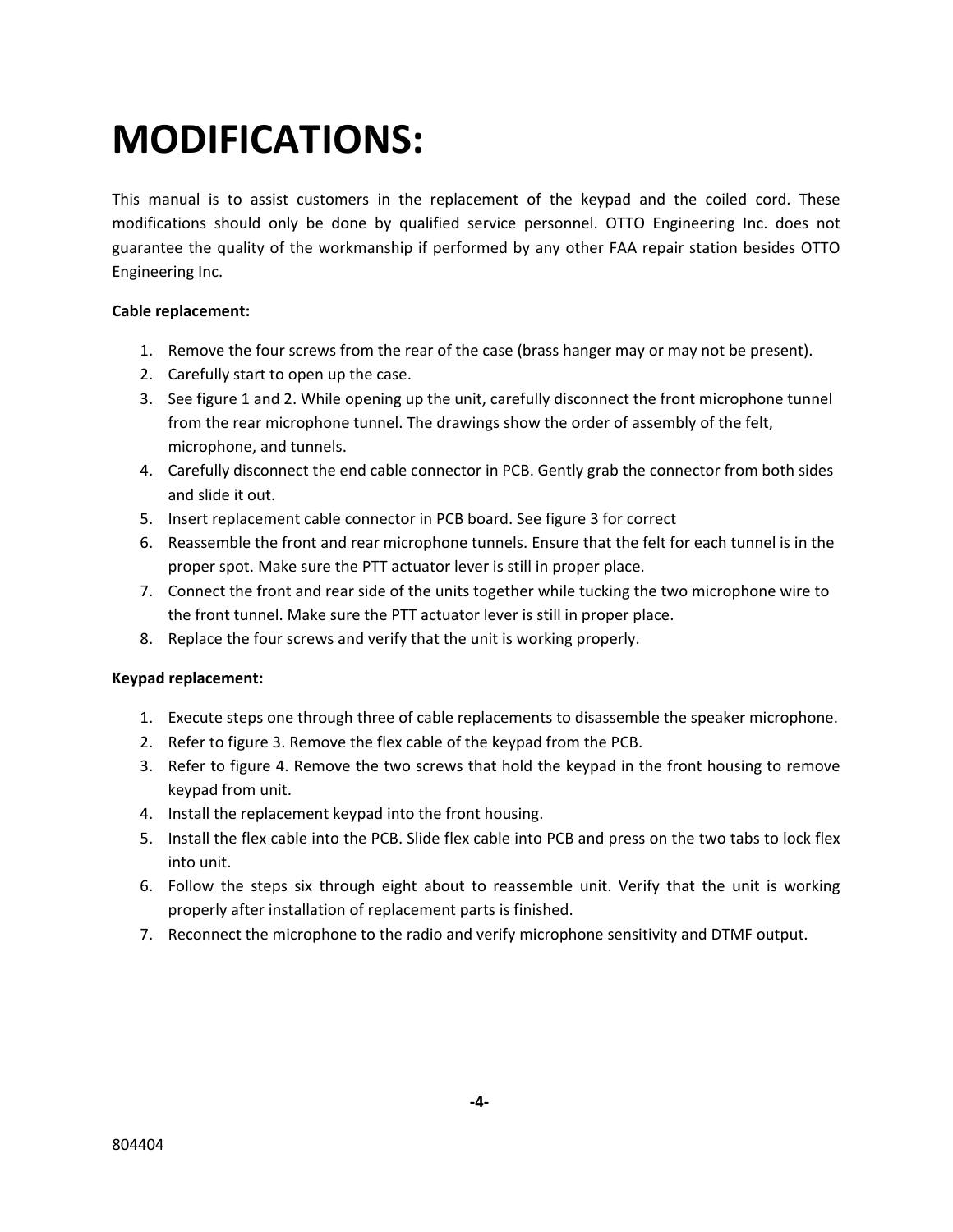

Figure 1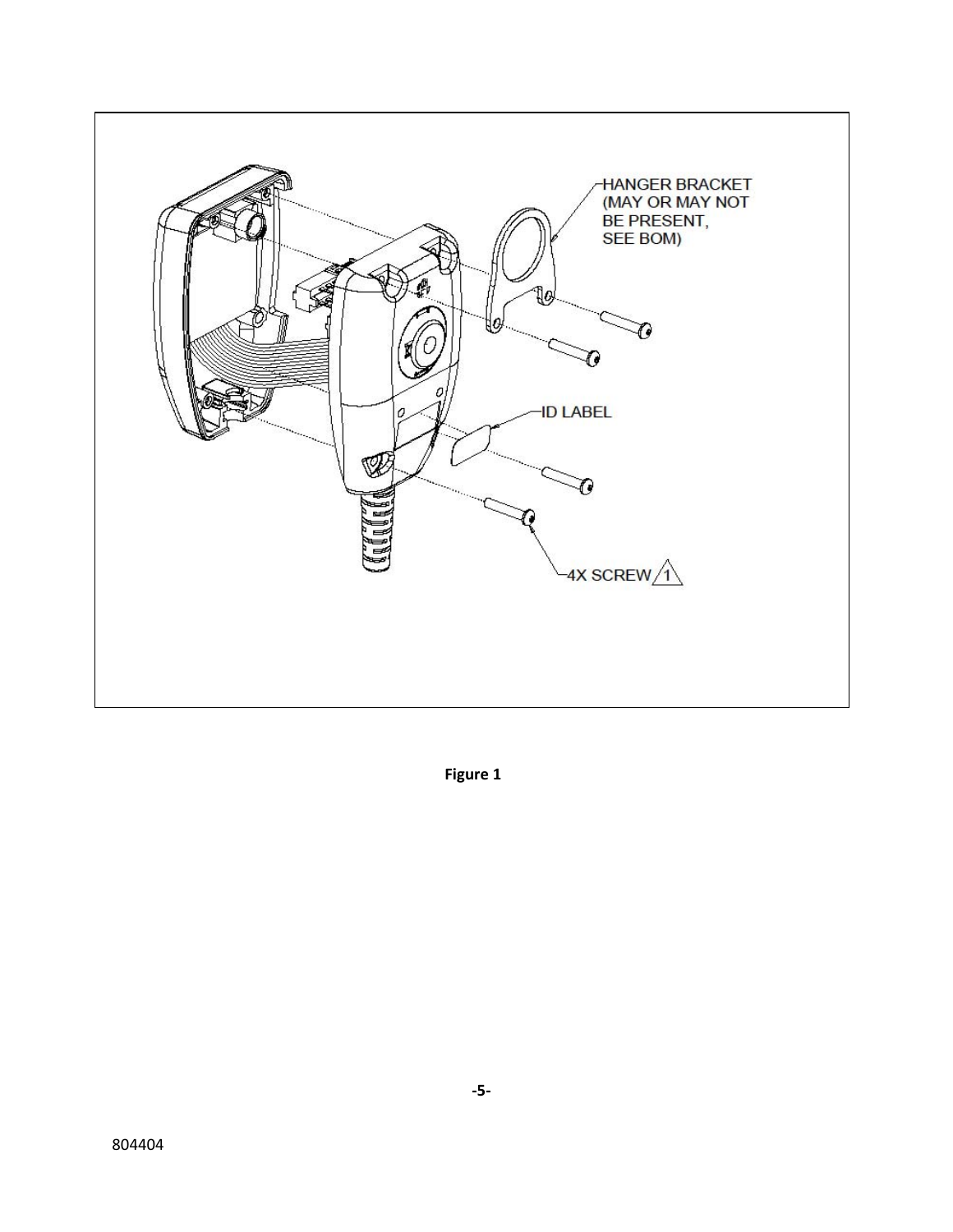

Figure 2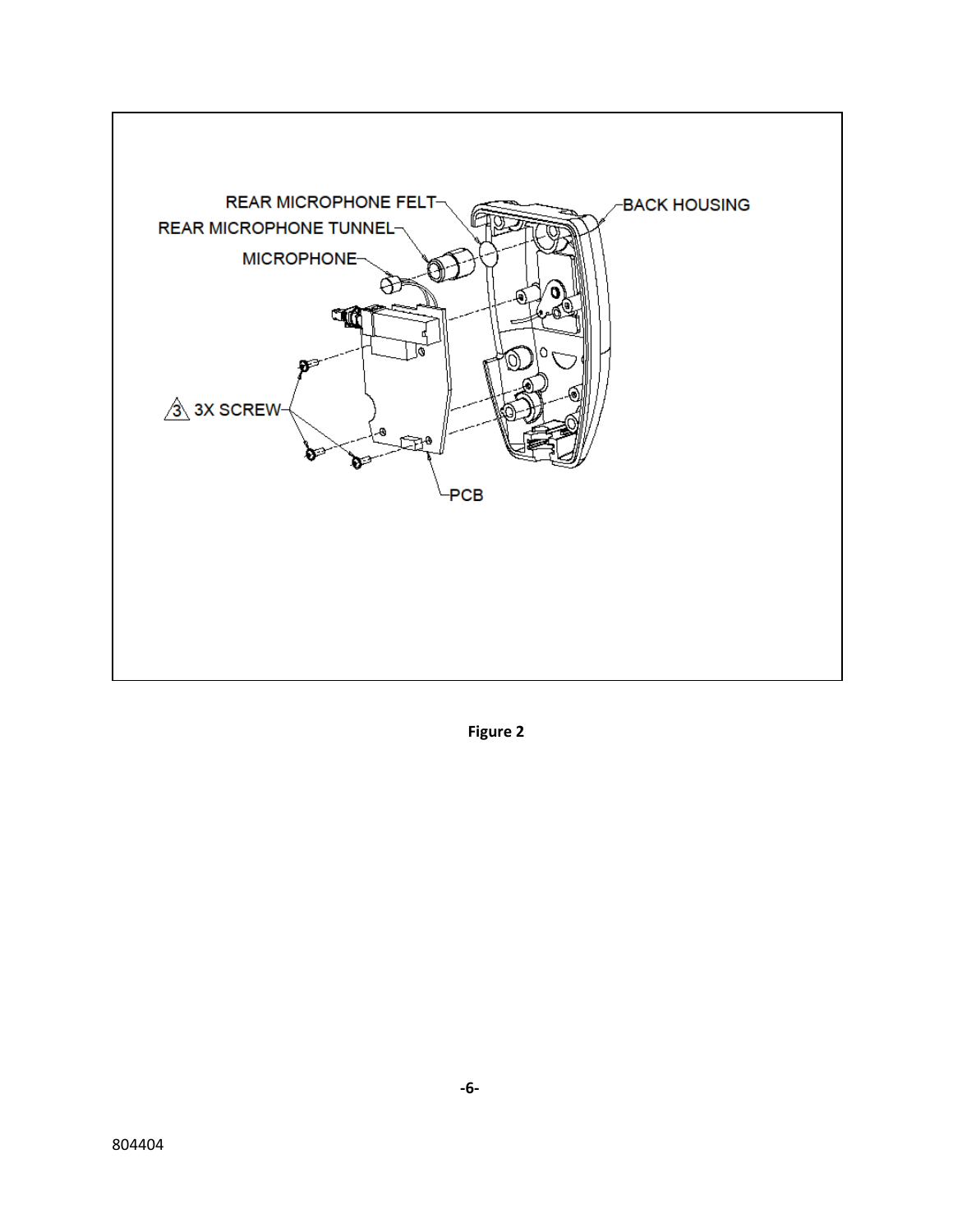

Figure 3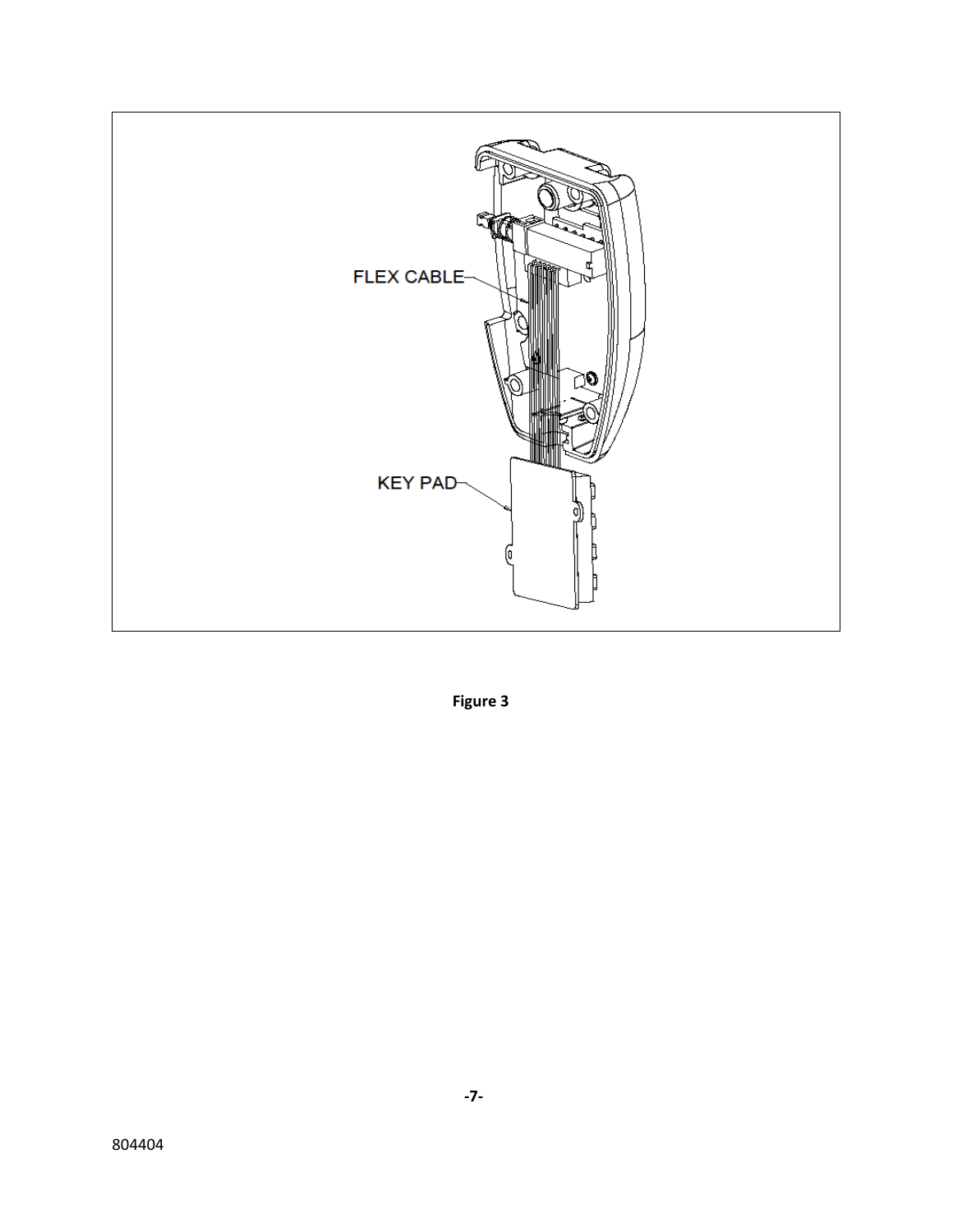

Figure 4